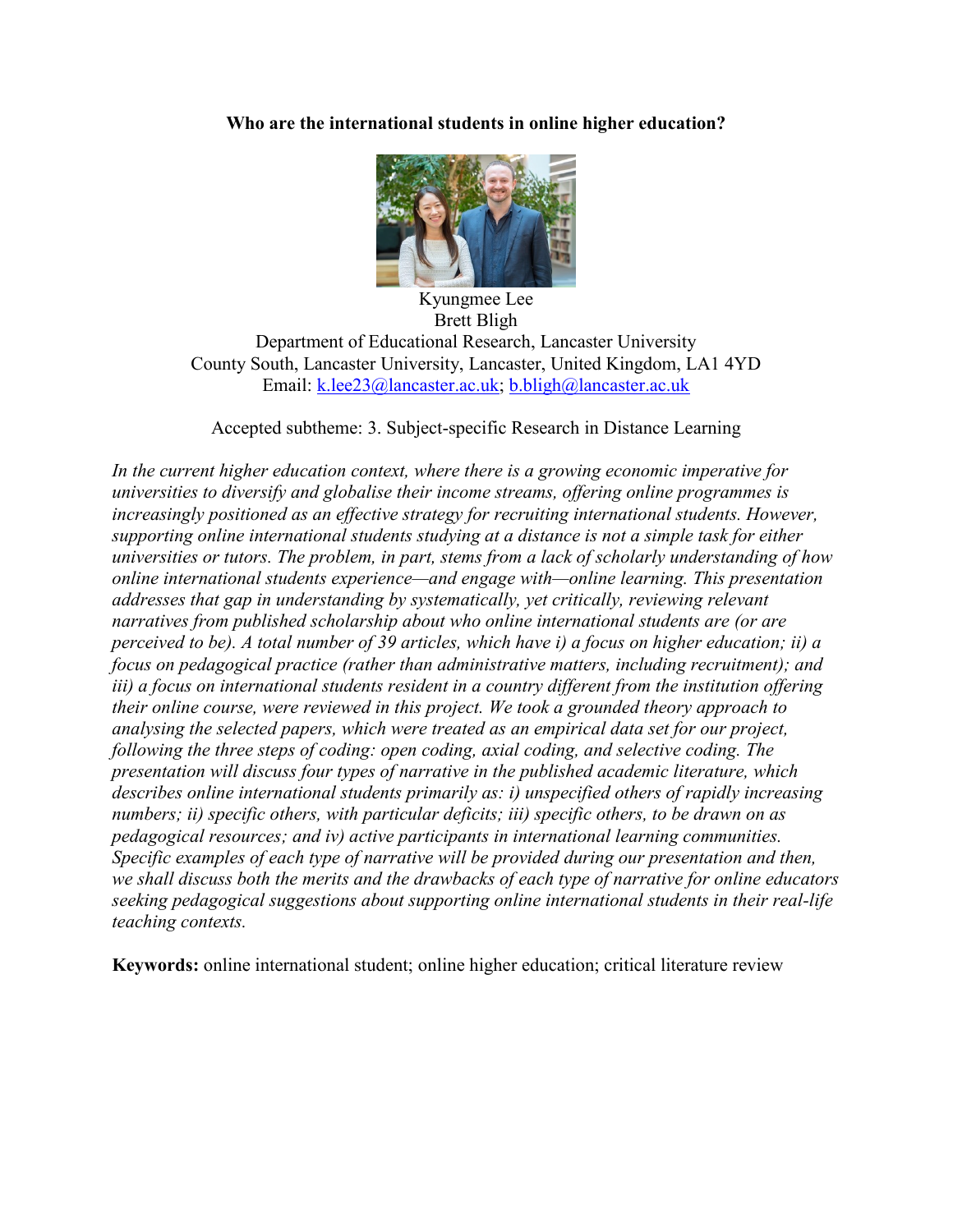## **Introduction**

This article reports the results of a critical literature review of scholarly narratives about international students in online higher education (HE) settings. There has been a growing emphasis on effective internationalisation strategies, which are seen as crucial for the success (or even survival) of HE institutions (Bourn, 2011; Warwick & Moogan, 2013). Offering online programmes has been explored as an innovative mechanism posited to underpin effective internationalisation strategies—enabling international students to earn a foreign degree without leaving their home countries (HM Government, 2013; OLTF, 2011). Yet, despite the proliferation of online programmes, and of international students being recruited to those programmes, little is known about the characteristics of those international students and their experiences of participating (Fenton-O'Creevy & van Mourik, 2016). Therefore, the present article contributes towards developing a more holistic understanding of online international students. The underlying aim of our work was to collect the different academic narratives presented in currently published literature. This paper examines each of those narratives and poses a set of questions in relation to each: "what has been stated and what has not been stated about online international students in the selected literature?" and "to what extent are those statements effectively supported by evidence?"

The review project followed a systematic scoping process when searching for literature and selecting articles for critical review (cf. Arksey & O'Malley, 2005). The evidence base was collected by searching peer-reviewed journal articles and book chapters in Scopus, the largest abstract and citation database of peer-reviewed literature [\(www.scopus.com\)](http://www.scopus.com/). The search was conducted based on the title, abstract, and keywords of papers, using the following compound search terms:

- "internationalisation" OR "globalisation" OR
- "international student/learner" OR "overseas student/learner" OR "Asian/African/American/Chinese/Japanese/Korean/Taiwanese… student/learner" **AND**
- "online/distance/virtual/open education/learning/course/program\*/universit\*"

The above search, when conducted in January 2019, returned 418 items. By using several filtering criteria—i) a focus on higher education; ii) a focus on pedagogical practice (rather than administrative matters, including recruitment); and iii) a focus on international students resident in a country different from the institution offering their online course, we finally selected 39 items for inclusion in the critical analysis.

We took a grounded theory approach (Charmaz, 2014) to analysing the selected papers, which were treated as an empirical data set for our project. The initial coding was done by the first author, following the guidelines suggested by Strauss and Corbin (2015), who propose three steps: open coding, axial coding, and selective coding. Firstly, each article was broken down into a series of meaning units of analysis (i.e., sentences or paragraphs defining and describing international students in online HE), with those units carefully coded. Our two dimensions for the initial coding schemes consisted of: claims (or statements) about international students in online HE, and the evidence presented to support the claims. The second round of reading (i.e.,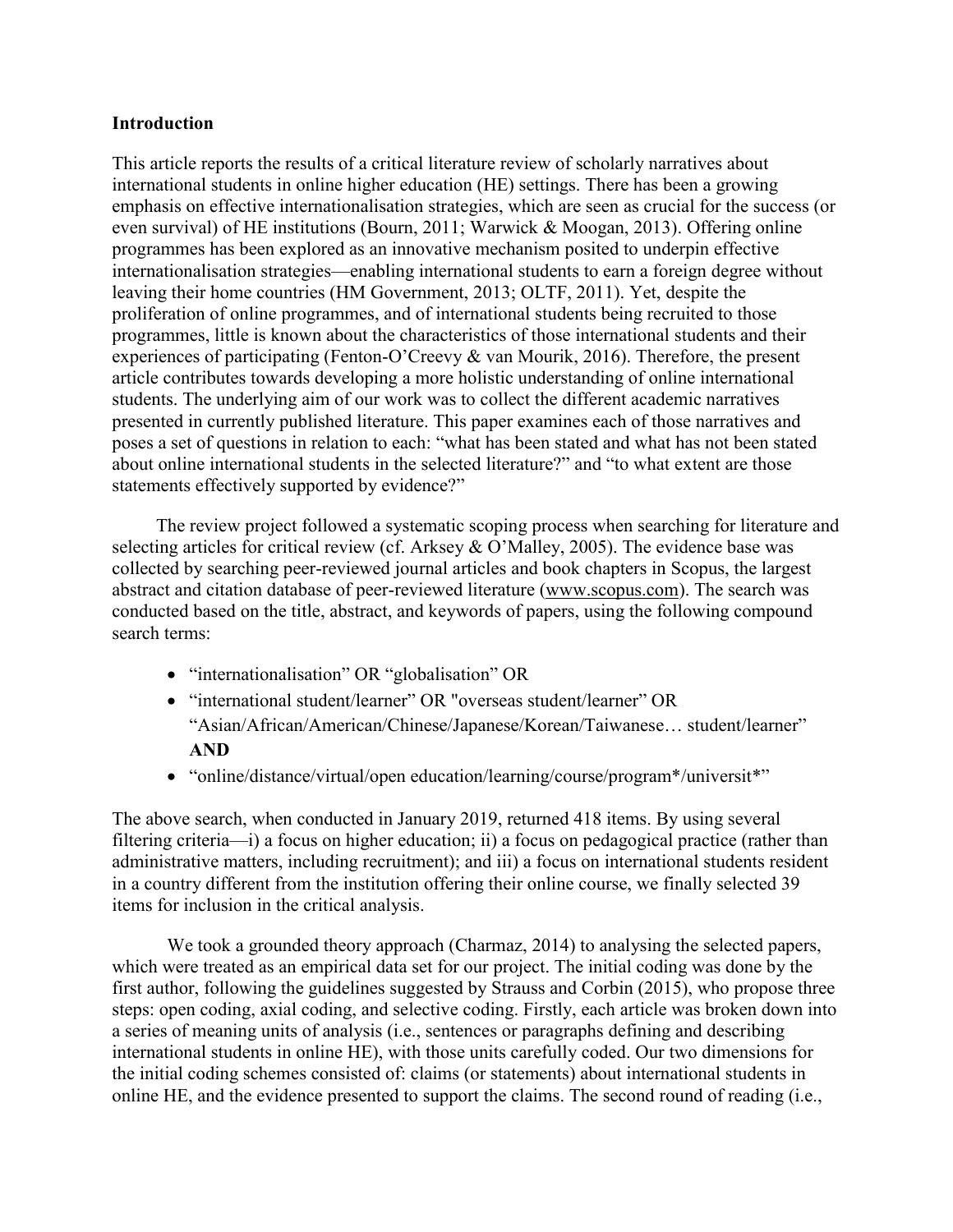axial coding) was also undertaken by the first author, with the codes are more carefully examined and compared with/against each other at this stage. An attempt was made to identify and categorise claims and evidence that appeared more commonly, or which was ascribed more weight within the source material. Finally, both authors collaboratively conducted the process of selective coding and four—more substantial—themes were generated as a result. Those four themes (i.e., narratives about online international students) will be presented in the following section of this paper, with the exposition highlighting questions like "how are international students conceptualised by the theme?" and "how are characteristics of international students discussed by the theme?"

## *Narrative 1: Unspecified others with a rapid increase in their numbers (N=27)*

The first type of narrative about online international students is built around the affirmation of an increasing demand for HE access worldwide; the advancement of information and communication technology and increases in its educational use; and the economic and educational necessity of providing online HE to globally dispersed students. When expounding the narrative, most authors proceed by stating one or more of the following claims: i) that a growing need for HE access worldwide prompts a rising demand from international students, with online education an effective solution to meet it; ii) that there is a growing number of international students accessing HE institutions in Western (or English-speaking) countries via the means of online education; and iii) that internationalisation is fundamentally beneficial to both universities and students, including domestic students, living in a global society.

Making such claims does not usually involve providing specific information about who is being referred to as international students. Online international students are often portrayed as if an imaginary group existing somewhere far from the authors' (or their institutions') countries in exotic lands given only generic descriptors: developing countries, non-Western countries, or Asian countries. One thing, however, is made clear about this unspecifiable mass—that they want to access HE provided by universities geographically located in developed countries or Western countries, to which they cannot physically attend. Those exotic others, therefore, have chosen to attend Western universities by registering for online programmes in great numbers, with even more of them expected to do so in the near future.

Such narratives have stark limitations when considered from the perspective of online educators. The narrative carries a strong imperative flavour but is not, most of the time, based on considerations of actual students and specific pedagogical strategies. In essence, the narratives in this category, as found in the 27 papers, are largely rhetorical and frequently invoked within initial statements—used within the texts to emphasise the importance of the authors' articles and/or the initiatives presented in the papers. The assumptions in those narratives tend to be simply taken-for-granted by the authors, rather than being substantially discussed or articulated. The evidence or data provided to support these narratives typically includes descriptive statistics, such as student numbers and the annual growth in those numbers. In addition, most articles providing such imperative narratives refer to particular national policies and related discussions.

The relation of these narratives to online HE is, perhaps, to exhort educators to accept the urgency of doing "something" better for those unspecified "others". As online educators, it is likely that such narratives might prompt questions, in turn, about who this unknown mass really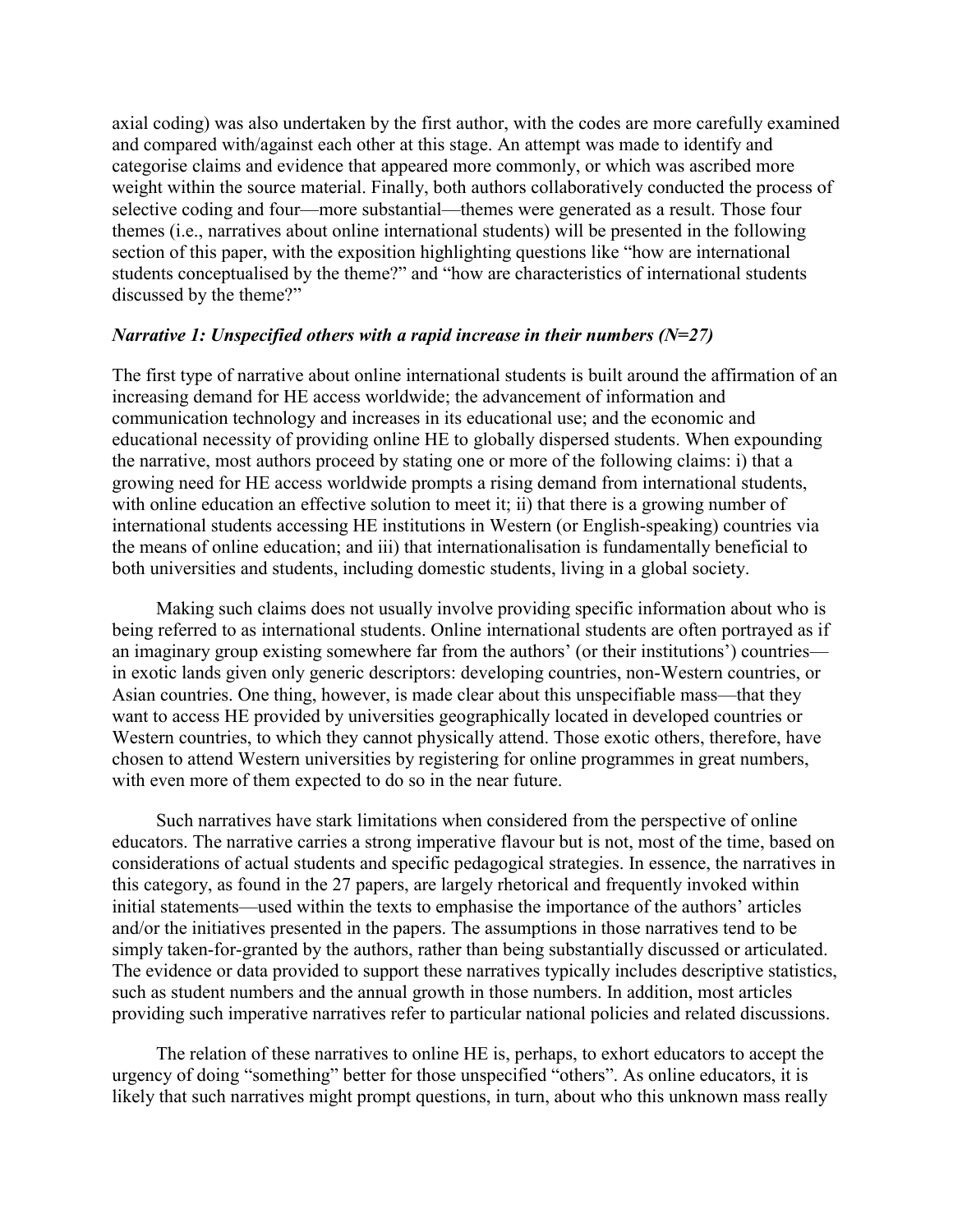are, how they are to be supported, how online tutors are to support their particular international students, and how those online tutors are supposed to know what has been effective or appropriate. The importance of "having" strategies is emphasised within this narrative, but the strategies themselves are not forthcoming from within it. In other words, this way of talking about online international students does not offer much in the way of meaningful pedagogical suggestions that might be recognised or enacted by those online educators seeking more effective ways to support their students.

#### *Narrative 2: Specific others with deficits (N=20)*

The second type of narrative we identify shifts the focus to international students themselves and immediately serves to highlight how international students may be different from their domestic counterparts. The narratives of this type, furthermore, conceptualise one or more deficits with which those international students are perceived to be associated, particularly those from non-Western countries. Online international students are often stigmatised as "being at risk" of being unsuccessful or unsatisfactory in their learning. A deficit of language proficiency among online international students is the mostly frequently mentioned factor, with that deficiency recognised as likely to cause various challenges and difficulties throughout the learning process (see Cong and Earl, 2011; Kwon et al., 2010). It is also commonly suggested that online international students suffer from another deficiency: one related to the cultural understanding of (or familiarity with) what is expected in Western educational contexts. Specific groups of students are positioned as being passive, conformist, uncritical and silent (see Liu, et al., 2010; Ramanau, 2016).

Overall, what is positive about these deficit narratives is that—by contrast to the imperative narratives discussed above—they highlight actual problems that have been experienced by particular student groups (e.g., Chinese, Russian, Korean, Asian, or African students) in particular online HE settings. Also, many of the relevant articles that do use these narratives as a basis for offering pedagogical solutions to identified problems: often, more or less specific strategies to support those international students with whom their narrative has been concerned. For example, Zhang and Kenny (2010) suggest three ways in which universities can improve the quality of international student learning experiences in their online programmes.

Nevertheless, there are two interrelated assumptions that render these narratives problematic. Firstly, the formulation of deficits is commonly used to imply that there are definite divergences between domestic and international students in online HE; very often, that turns out to be a projected distinction between 'Western' and 'non-Western' students, a fact that is unproblematised by the authors and which is therefore, in our view, somewhat arbitrary. Secondly, homogenous assumptions about cultural and social background are frequently made on a *national* basis: it is assumed that there are distinctive characteristics shared among students from the same countries. For example, Zhang (2013) examines the influence of Confucianheritage culture on Chinese learners' engagement in online discussion in U.S. HE. Based on observing the engagement patterns of 12 students from China, Taiwan, and Hong Kong, the author concludes that

*As a result, when encountering difficulties in learning, the Chinese learners were intimidated to interact with their instructors. Instead, they tended to seek help from*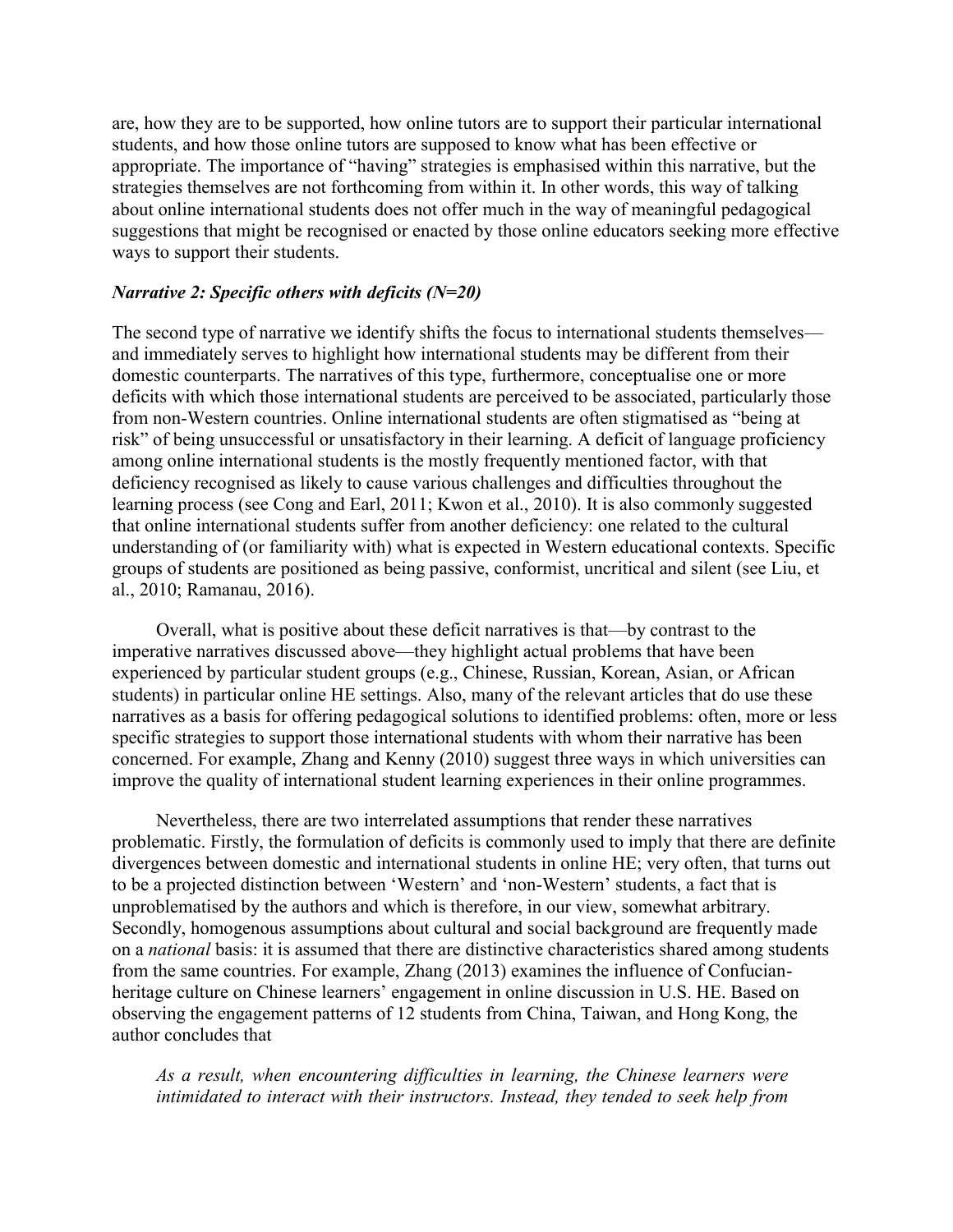*peers, particularly those who shared similar cultural and linguistic backgrounds. (p. 238).* 

Significant questions can be posed in relation to such statements, such as: how do researchers know and determine which students are from "Confucian traditions"; and can it be assumed that all students from China, Taiwan, and Hong Kong (each with distinctive historical and societal characteristics, and the former a very large-scale geographical construct) are from the same cultural background? To address the same issue from a different angle, we might consider whether we would think it acceptable to assume that all *Western* students had shared attitudes towards their instructors and peers, ones fundamentally different from Chinese students. This issue seems increasingly urgent given the growing recognition of diversity and multiculturalism within societies across much of the globe. In addition, some studies projecting this type of narrative are in danger of disregarding that "learning at a distance" can, by itself, be a challenging task for all—even for domestic students (see Lee, 2017). Thus, the validity of the empirical warrant for these deficit narratives can be critiqued methodologically, on the basis that the difficulties of non-international students in the same settings have typically been obscured.

Thus, these deficit narratives fail to provide online educators with balanced and sophisticated views about what it means to be an online international student, or how tutors might support such students in their courses. At their worst, narratives of this type can serve to reinforce those preconceptions and biases that online tutors might already have regarding different ethnic groups and/or nationalities. The sense of international students having a degree of agency to pursue their own development is underplayed.

#### *Narrative 3: Specific others as pedagogical resources (N=8)*

The third type of narrative highlights the pedagogical value of intercultural exchanges, and of learning about other "cultures" through interacting with international students. Texts incorporating this type of narrative often proceed from favourable notions of international education and internationalised curricula, positioning them as an essential component of contemporary HE provision. Narratives of this type share a sense of urgency about preparing students for participating in a global economy as competent workers; doing so will be achieved, it is suggested, by providing them with a range of educational opportunities to develop global perspectives and knowledge, as well as intercultural communication skills.

One striking finding from our analysis is that the main focus of these narratives is often not on international students but, rather, on their domestic counterparts. Such counterparts often have an identified need to access international learning opportunities without leaving their own institutional context—that is, without directly immersing themselves in international situations. This type of narrative, therefore, positions international students as pedagogical resources whose presence in online HE serves to make learning environments and curricula 'internationalised'. Thus, international students are seen as having instrumental or economic value for providing internationalised learning:

*Traditionally, international opportunities are undertaken as expensive elective placements, out of the reach of many students. By undertaking this online module, I have been able to develop a strong understanding of the issues and challenges faced*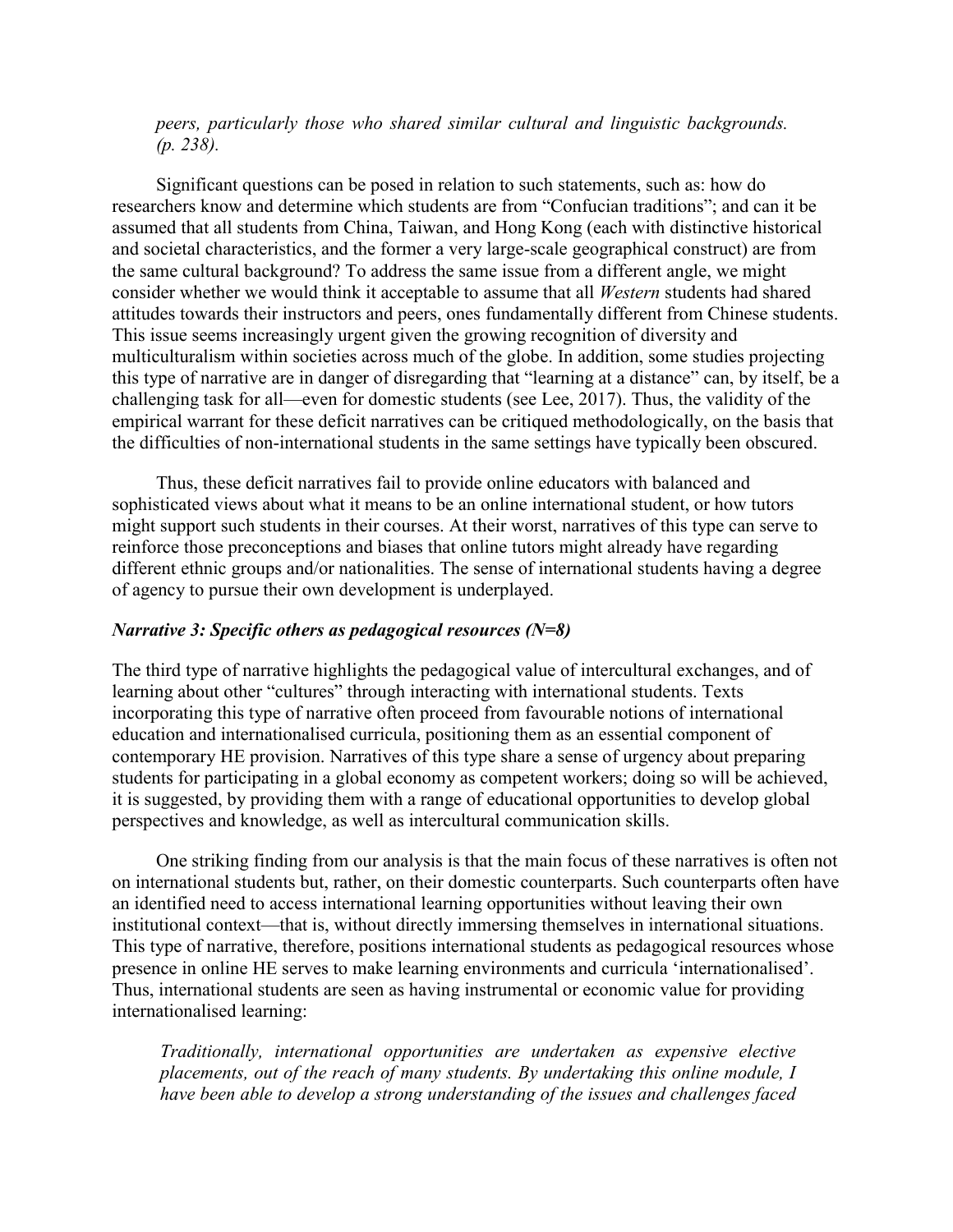*by US nurses, an opportunity that would not have otherwise have been open to me. Wider access to international opportunities is important. (Strickland et al., 2013, p. 1164)*

Another striking finding, related to the preceding point, is that these value-oriented narratives most commonly arise in papers describing or evaluating specific educational initiatives: ones that create international connections between two more courses or universities across different countries. One such initiative is described in the following way:

*International partnerships for this module were developed from existing networks. Partners from Western Carolina University (USA) and Lahti University of Applied Sciences (Finland) were involved in negotiating the learning activities to ensure a comparable learning experience for all students […] Students collaborated through the wiki for an 8 week period during this trimester with a total of 22 students from the three participating institutions: 8 from USA, 7 from UK and 7 from Finland (Strickland, et al., 2013, p. 1161)*

The narratives go on both to celebrate the success of the initiatives they evaluate, and to provide illustrative data indicating positive results about learning satisfaction, behaviours, and outcomes. From an educator vantage point, there are at least two significant shortcomings. Firstly, these narratives are often not focussed on the complexity (or the multi-voiced nature) of the educational phenomena they highlight. Intercultural communication—and specifically *online* intercultural communication—is a challenging and disruptive situation even for experienced researchers with willing international collaborative partners. As one of the present authors has noted elsewhere, providing students with international learning experiences is a challenging task for individual tutors where they cannot leverage considerable social and linguistic capital (Lee, 2018). It is worth emphasising that in the above example, Strickland, et al. (2013) utilised existing international networks to develop their online module. Not all online tutors, of course, would have those "existing" networks.

Secondly, by comparison with the second theme, these resource-oriented narratives do laudably position international students as the equal counterparts of domestic students. Indeed, in some cases, narratives of this type further blur the distinction between "international" and "domestic" students—on the grounds that both groups need to acquire intercultural communication skills, and that both groups are "needed" to create meaningful intercultural communication opportunities. And, it is possible because participating international students are fully capable of engaging in the communicative activities; it is a starkly different assumption from those narratives in the preceding theme. What then is driving that difference? The answer can be found by recalling Strickland, et al.'s (2013) description of their participants as being "8 students from USA, 7 from UK and 7 from Finland"—all Western!

The answer can be found by recalling that international students in the deficit narratives were largely specified as non-Western and non-native speakers. This double standard (Western vs. non-Western international students) may create or reinforce destructive, rather than supportive, attitudes towards international students among online educators and students: attitudes whereby distinct groups of international students are treated differently, according to the instrumental value they bring into online learning settings.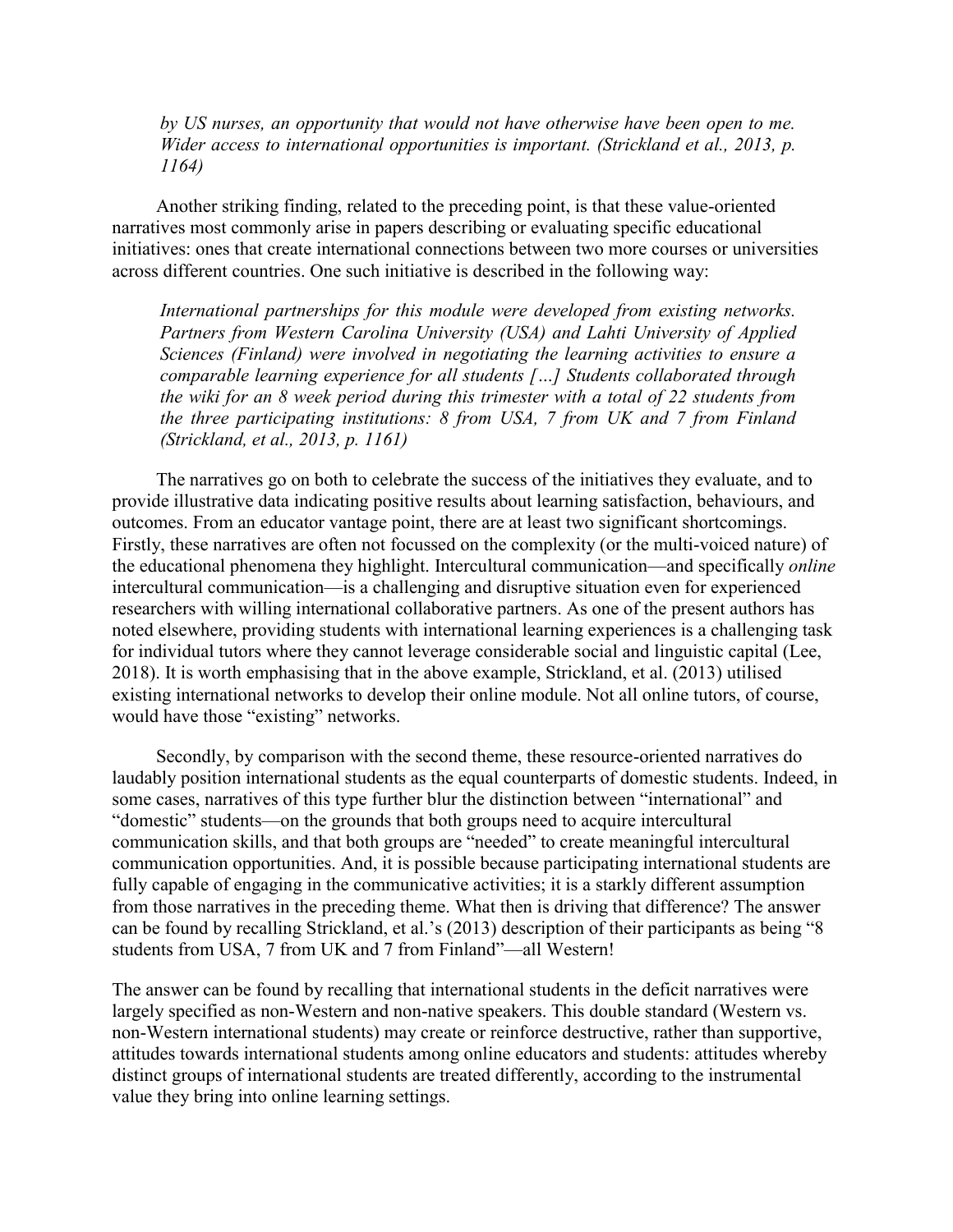### *Narrative 4: Active participants in international learning communities (N=6)*

The fourth, final type of narrative suggests more constructive understandings of international students and their experiences: perceiving them as active participants within international learning communities, in which every single participant is unique regardless of their origins or locations. This comprehensive, more inclusive view of international students often proceeds from authors' critical reflection on their *own* interactions with those students. From the vantage point of online educators, we find these emancipatory narratives more helpful and insightful for two key reasons.

The first reason is that the narratives describe international students' online learning experiences, without unnecessarily generalising them (as having fixed characteristics) or being judgemental about what is observed and described. These accounts, thereby, allow for a greater possibility of noticing development or change—in the texts we found, that development most typically relates to students' gradual accommodation to online learning environments or to intercultural communication practices. For example, Chen, Bennett, and Maton (2008) illustrate one moment within an in-depth description wherein two particular Chinese students *themselves* proactively addressed some of the challenges they faced when participating in an online course offered by a university in Australia. The authors subsequently expand that focus, to conceptualise the adaptation processes of international students as they encounter a variety of challenges within an online learning environment. In the study, international students are not simply disadvantaged, needing support from other parties (such as their domestic peers, tutors, and universities); instead, they are active agents in their own learning processes who attempt to develop their own coping strategies and skills.

Secondly, the texts maintain a relatively practical essence to their narratives; typically doing so by emphasising what online educators actually did (rather than merely 'should do') when designing an individual module or working to unfold a set of teaching-learning interactions. Furthermore, the actions described often highlight the integration of pedagogical practices and strategies across courses and students—both international students and their domestic counterparts—rather than focussing on providing remedial support for targeted individuals or groups. The essential difference between the resource-oriented narratives above in which international students are a *means* to achieve the specific goal of international education—and these more emancipatory narratives is this: here, both international education and students are each perceived as the natural educational background and conditions for online higher education.

For narratives built on such assumptions, there seems no particular need to problematise international students (or, indeed, to celebrate their presence). The narratives in the 6 papers we highlight under this theme are more inclined, instead, towards developing a comprehensive understanding of what is going on in particular modules experiencing growing diversity in their participants. Sometimes that narrative is expressed more specifically, as being about and how to make the international learning community stronger (see Sadykova, 2014). Thus, this type of narrative is emancipatory in its nature but *not only with regard to international students*. In this type of narrative, both tutors and students (including international students themselves) are responsible for supporting international students' experiences and developing supportive learning communities.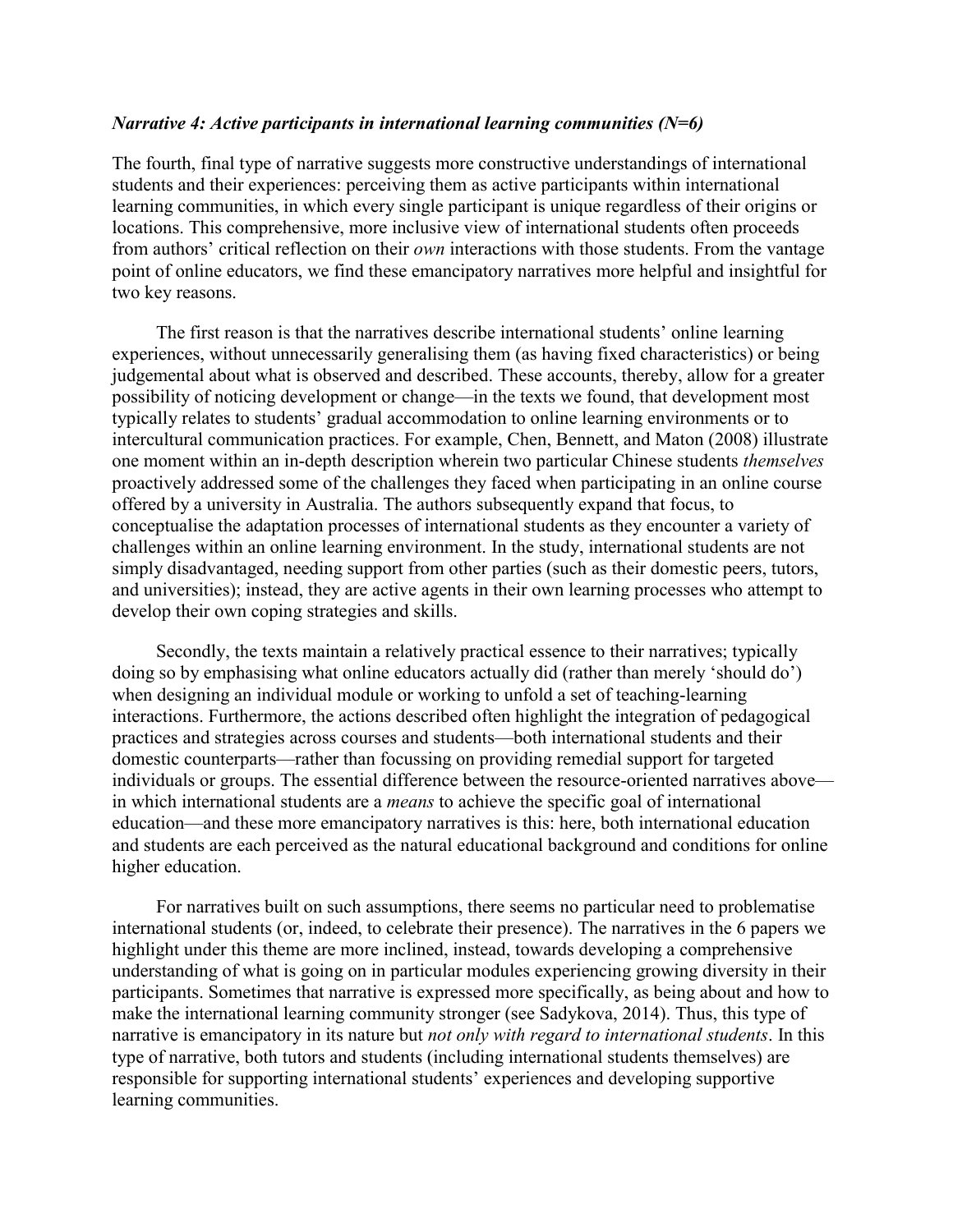### **Conclusion**

Overall, our review highlights that the fourth type of narrative is of particular merit. That narrative proceeds by perceiving international students as a natural part of online teaching practice—as authentic beings with their own unique strengths and weaknesses, just like any other students in an online course. That supports a holistic view: one that focuses on developing a supportive international learning community in collaboration with our students. Through focusing on our daily interactions with *all* of our online students, rather than isolating the international, we might be able to notice possibilities for taking small yet practical steps towards more inclusive online learning—in ways that take advantage of both contingent possibilities and wider pedagogical strategising.

### **References**:

- Arksey, H., & O'Malley, L. (2005). Scoping studies: towards a methodological framework. *International Journal of Social Research Methodology*, *8*(1), 19-32.
- Bourn, D. (2011). From internationalisation to global perspectives. *Higher Education Research & Development, 30*(5), 559-571.
- Charmaz, K. (2014). *Constructing grounded theory*. Sage.
- Chen, R. T. H., Bennett, S., & Maton, K. (2008). The adaptation of Chinese international students to online flexible learning: Two case studies. *Distance Education*, *29*(3), 307- 323.
- Cong, Y., & Earl, K. (2011). Chinese postgraduate students learning online in New Zealand: Perceptions of cultural impact. In *Cases on Globalized and Culturally Appropriate E-Learning: Challenges and Solutions* (pp. 73-93). IGI Global.
- Fenton-O'Creevy, M., & van Mourik, C. (2016). 'I understood the words but I didn't know what they meant': Japanese online MBA students' experiences of British assessment practices. *Open Learning: The Journal of Open, Distance and e-Learning*, *31*(2), 130- 140.
- HM Government (2013). *International education strategy: Global growth and prosperity.*  Department for Business, Innovation and Skills, London. Retrieved from [https://www.gov.uk/government/publications/international-education-strategy-global](https://www.gov.uk/government/publications/international-education-strategy-global-growth-and-prosperity)[growth-and-prosperity](https://www.gov.uk/government/publications/international-education-strategy-global-growth-and-prosperity)
- Kwon, K., Han, D., Bang, E. J., & Armstrong, S. (2010). Feelings of isolation and coping mechanism in online learning environments: A case study of Asian international students. *International Journal of Learning*, *17*(2). 343-356.
- Lee, K. (2017). Rethinking the accessibility of online higher education: A historical review. *The Internet and Higher Education, 33*. 15-23.
- Lee, K. (2018). Implementing computer-mediated intercultural communication in English education: A critical reflection on its pedagogical challenges. *Journal of Computer Assisted Learning, 2018*, 1-15.
- Liu, X., Liu, S., Lee, S., & Magjuka, R. J. (2010). Cultural differences in online learning: International student perceptions. *Educational Technology & Society*, *13*(3), 177-188.
- OLTF (2011). *Collaborate to compete: Seizing the opportunity of online learning for UK higher education: Report to HEFCE by Online Learning Task Force*. Retrieved from [http://www.hefce.ac.uk/media/hefce1/pubs/hefce/2011/1101/11\\_01.pdf](http://www.hefce.ac.uk/media/hefce1/pubs/hefce/2011/1101/11_01.pdf)